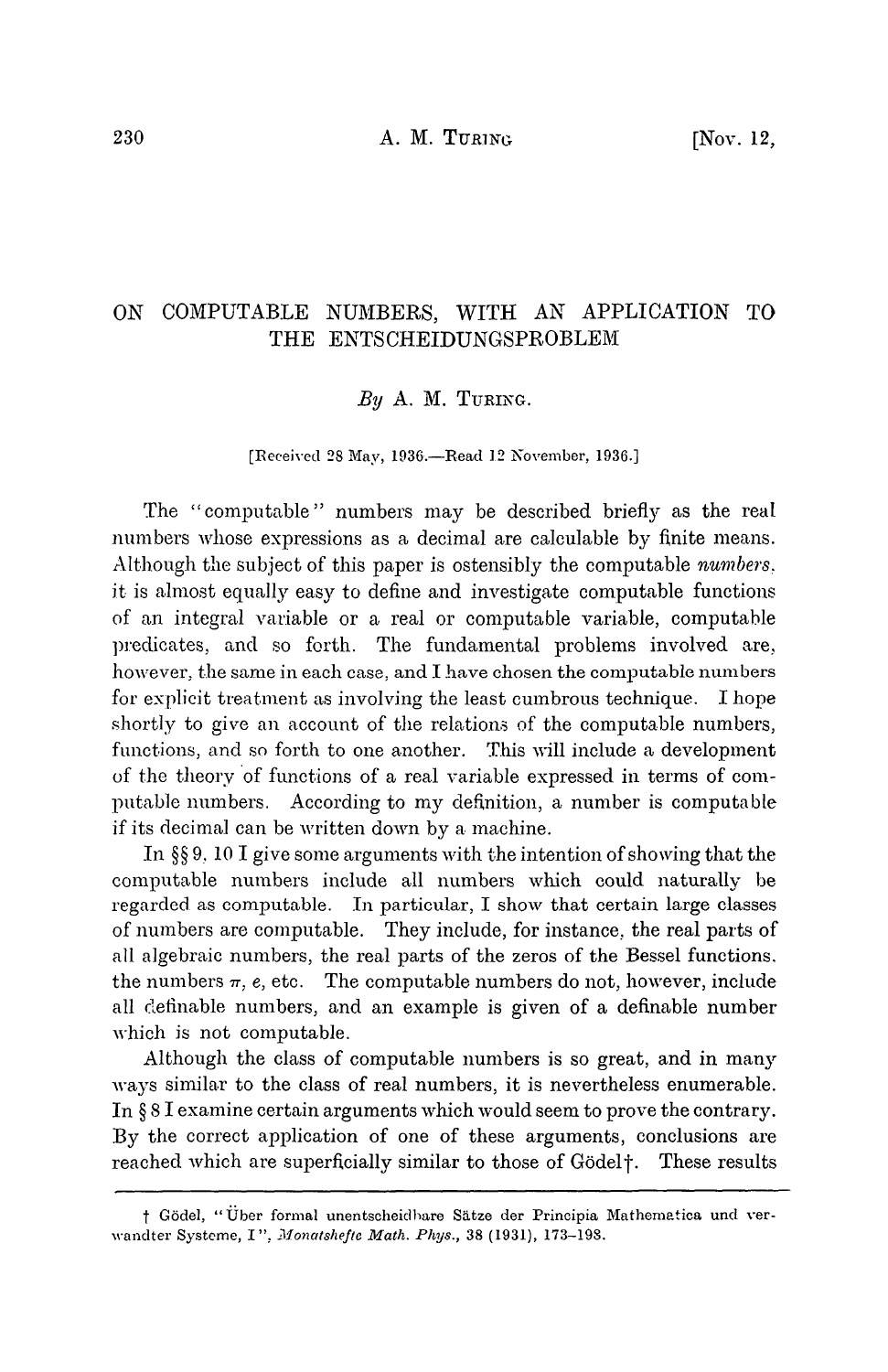have valuable applications. In particular, it is shown (§11) that the Hilbertian Entscheidungsproblem can have no solution.

In a recent paper Alonzo Church <sup>†</sup> has introduced an idea of "effective calculability", which is equivalent to my "computability", but is very differently defined. Church also reaches similar conclusions about the Entscheidungsproblem<sup>+</sup>. The proof of equivalence between "computability" and "effective calculability" is outlined in an appendix to the present paper.

### 1. *Computing machines.*

We have said that the computable numbers are those whose decimals are calculable by finite means. This requires rather more explicit definition. No real attempt will be made to justify the definitions given until we reach  $\S 9$ . For the present I shall only say that the justification lies in the fact that the human memory is necessarily limited.

We may compare a man in the process of computing a real number to a machine which is only capable of a finite number of conditions  $q_1, q_2, ..., q_n$ which will be called " $m$ -configurations". The machine is supplied with a "tape" (the analogue of paper) running through it, and divided into sections (called "squares") each capable of bearing a "symbol". At any moment there is just one square, say the r-th, bearing the symbol  $\mathfrak{S}(r)$ which is "in the machine". We may call this square the "scanned square". The symbol on the scanned square may be called the "scanned symbol". The "scanned symbol" is the only one of which the machine is, so to speak, "directly aware". However, by altering its  $m$ -configuration the machine can effectively remember some of the symbols which it has "seen" (scanned) previously. The possible behaviour of the machine at any moment is determined by the *m*-configuration  $q_n$  and the scanned symbol  $\mathfrak{S}(r)$ . This pair  $q_n$ ,  $\mathfrak{S}(r)$  will be called the "configuration": thus the configuration determines the possible behaviour of the machine. In some of the configurations in which the scanned square is blank  $(i.e.$ bears no symbol) the machine writes down a new symbol on the scanned square: in other configurations it erases the scanned symbol. The machine may also change the square which is being scanned, but only by shifting it one place to right or left. In addition to any of these operations the m-configuration may be changed. Some of the symbols written down

f Alonzo Church, " An unsolvable problem, of elementary number theory ", *American J. of Math.,* 58 (1936), 345-363.

*X* Alonzo Church, "A note on the Entscheidungsproblem", *J. of Symbolic Logic,* 1 (1936), 40-41.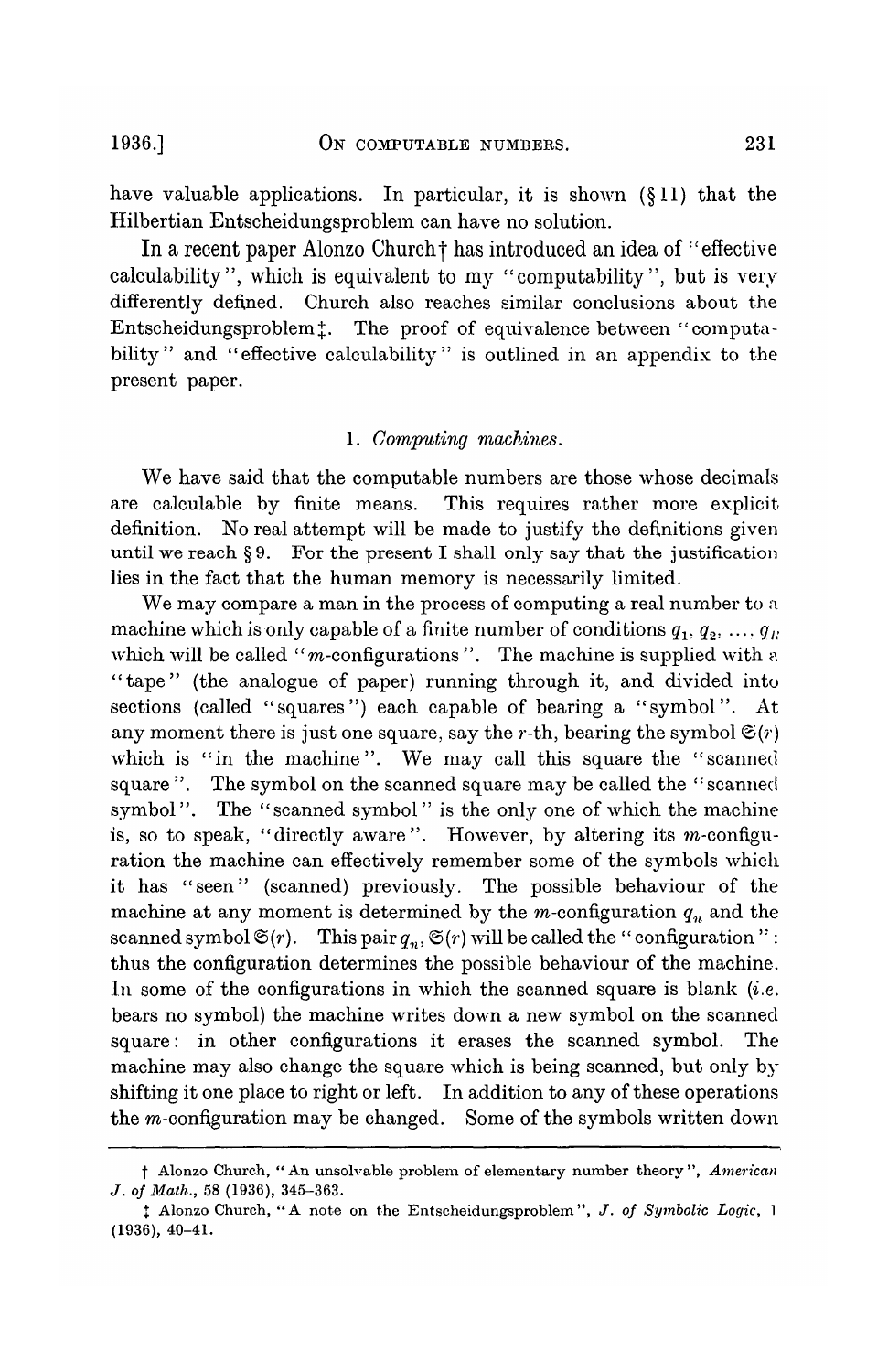will form the sequence of figures which is the decimal of the real number which is being computed. The others are just rough notes to "assist the memory". It will only be these rough notes which will be liable to erasure.

It is my contention that these operations include all those which are used in the computation of a number. The defence of this contention will be easier when the theory of the machines is familiar to the reader. In the next section I therefore proceed with the development of the theory and assume that it is understood what is meant by "machine", "tape", "scanned", etc.

#### 2. *Definitions.*

*Automatic machines.*

If at each stage the motion of a machine (in the sense of § 1) is *completely* determined by the configuration, we shall call the machine an "automatic machine" (or *a*-machine).

.For some purposes we might use machines (choice machines or c-machines) whose motion is only partially determined by the configuration (hence the use of the word "possible" in §1). When such a machine reaches one of these ambiguous configurations, it cannot go on until some arbitrary choice has been made by an external operator. This would be the case if we were using machines to deal with axiomatic systems. In this paper I deal only with automatic machines, and will therefore often omit the prefix *a-.*

#### *Computing machines.*

If an a-machine prints two kinds of symbols, of which the first kind (called figures) consists entirely of 0 and 1 (the others being called symbols of the second kind), then the machine will be called a computing machine. If the machine is supplied with a blank tape and set in motion, starting from the correct initial  $m$ -configuration, the subsequence of the symbols printed by it which are of the first kind will be called the *sequence computed by the machine.* The real number whose expression as a binary decimal is obtained by prefacing this sequence by a decimal point is called the *number computed by the machine.*

At any stage of the motion of the machine, the number of the scanned square, the complete sequence of all symbols on the tape, and the m-configuration will be said to describe the *complete configuration* at that stage. The changes of the machine and tape between successive complete configurations will be called the *moves* of the machine.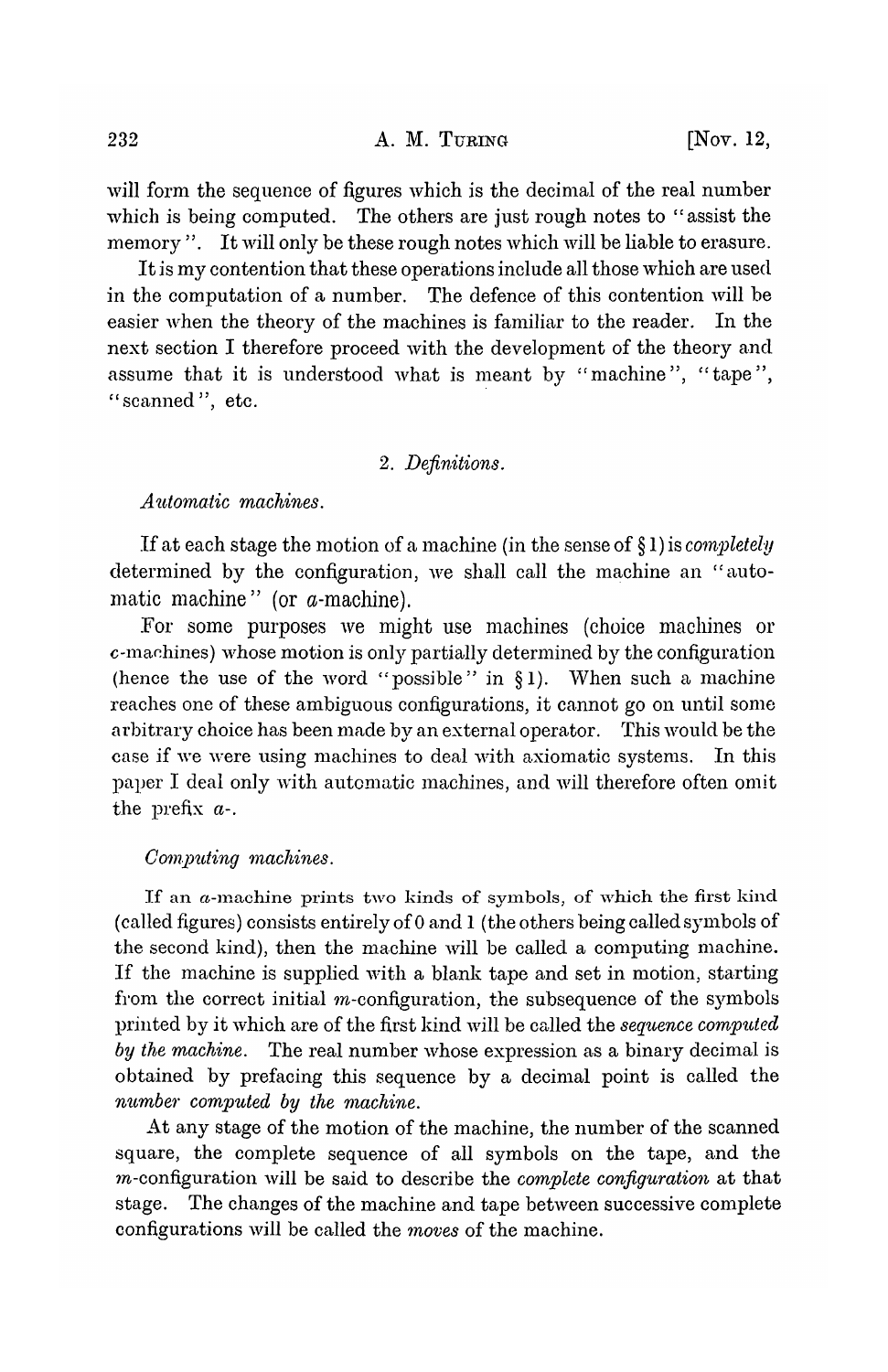### *Circular and circle-free machines.*

If a computing machine never writes down more than a finite number of symbols of the first kind, it will be called *circular.* Otherwise it is said to be *circle-free.*

A machine will be circular if it reaches a configuration from which there is no possible move, or if it goes on moving, and possibly printing symbols of the second kind, but cannot print any more symbols of the first kind. The significance of the term "circular" will be explained in  $\S$ 8.

### *Computable sequences and numbers.*

A sequence is said to be computable if it can be computed by a circle-free machine. A number is computable if it differs by an integer from the number computed by a circle-free machine.

We shall avoid confusion by speaking more often of computable sequences than of computable numbers.

# 3. *Examples of computing machines.*

I. A machine can be constructed to compute the sequence 010101.... The machine is to have the four m-configurations " $\mathfrak{b}$ ", " $\mathfrak{c}$ ", " $\mathfrak{f}$ ", " $\mathfrak{c}$ " and is capable of printing " $0$ " and " $1$ ". The behaviour of the machine is described in the following table in which "*R*" means "the machine moves so that it scans the square immediately on the right of the one it was scanning previously". Similarly for "L". "E" means "the scanned symbol is erased" and " $P$ " stands for "prints". This table (and all succeeding tables of the same kind) is to be understood to mean that for a configuration described in the first two columns the operations in the third column are carried out successively, and the machine then goes over into the m-configuration described in the last column. When the second column is left blank, it is understood that the behaviour of the third and fourth columns applies for any symbol and for no symbol. The machine starts in the  $m$ -configuration  $\mathfrak b$  with a blank tape.

| Configuration |        |            | Behaviour         |
|---------------|--------|------------|-------------------|
| $m$ -config.  | symbol | operations | $final$ m-config. |
| ь             | None   | $P_0, R$   | c                 |
| c             | None   | $_{R}$     | c                 |
| e             | None   | P1, R      | £                 |
| Ë             | None   | $\pmb{R}$  | b                 |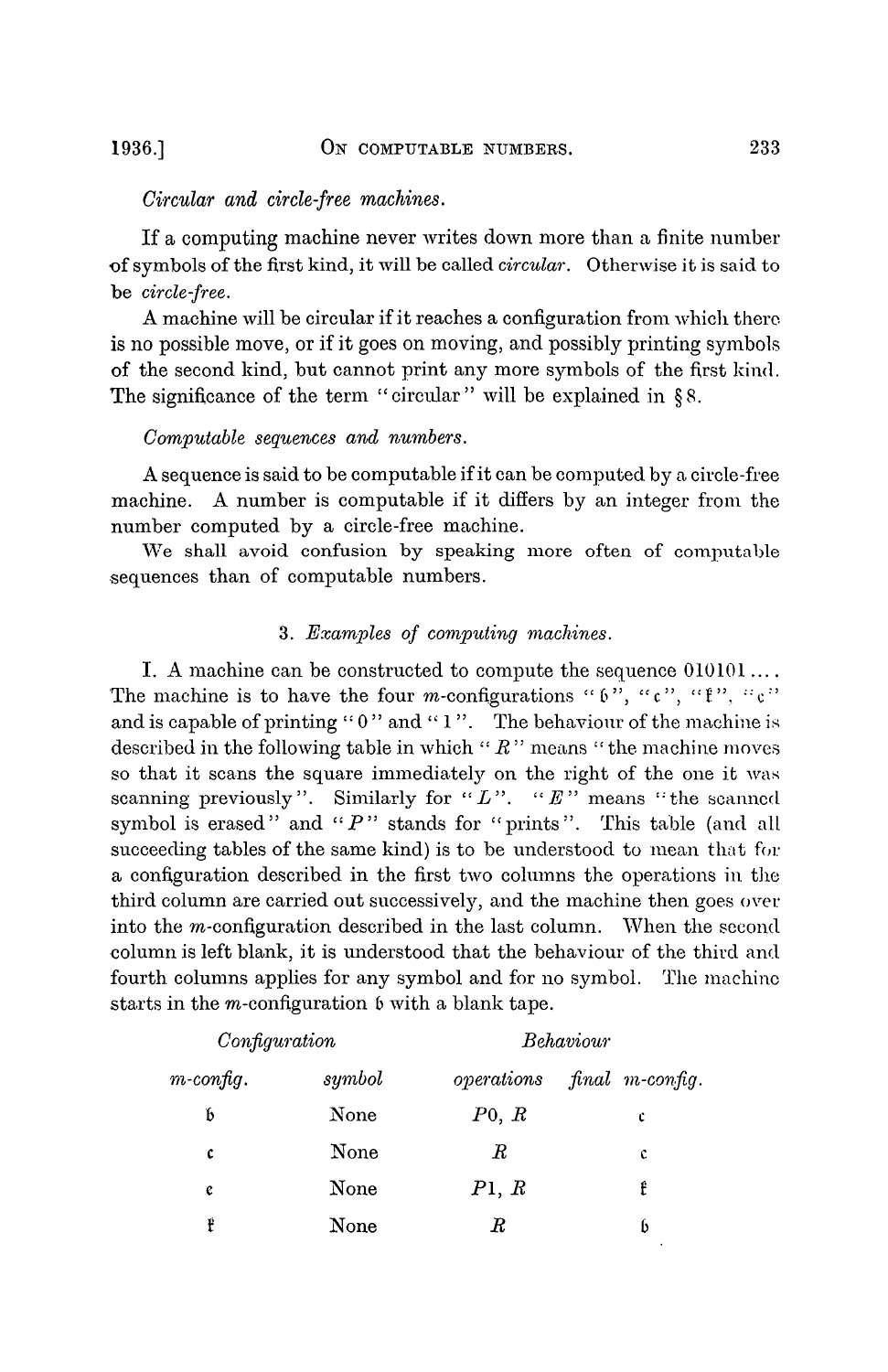234 A. M. TURING [Nov. 12,

If (contrary to the description in § 1) we allow the letters *L, R* to appear more than once in the operations column we can simplify the table considerably.

| m-config. | symbol                   | operations     | final m-config. |
|-----------|--------------------------|----------------|-----------------|
|           | $\int$ None              | P <sub>0</sub> |                 |
| b         | $\overline{\phantom{0}}$ | R, R, P1       |                 |
|           |                          | R, R, P0       |                 |

II. As a slightly more difficult example we can construct a machine to compute the sequence  $00101101111011111...$  The machine is to be capable of five m-configurations, viz. " $\circ$ ", " $\circ$ ", " $\circ$ ", " $f$ ", " $\circ$ " and of printing " $\theta$ ", " $x$ ", " $0$ ", "1". The first three symbols on the tape will be " $\theta \theta$ "; the other figures follow on alternate squares. On the intermediate squares we never print anything but *"x".* These letters serve to " keep the place" for us and are erased when we have finished with them. We also arrange that in the sequence of figures on alternate squares there shall be no blanks.

|   | Configuration                                                                          | Behaviour                                                             |                       |
|---|----------------------------------------------------------------------------------------|-----------------------------------------------------------------------|-----------------------|
|   | m-config. symbol                                                                       | operations                                                            | final<br>$m$ -config. |
| b |                                                                                        | $P_{\Theta}$ , R, P $_{\Theta}$ , R, P $_{0}$ , R, R, P $_{0}$ , L, L | o                     |
|   | $\circ$ $\begin{cases} 1 \\ 0 \end{cases}$                                             | R, Px, L, L, L                                                        | 0                     |
|   |                                                                                        |                                                                       | q                     |
|   |                                                                                        | R, R                                                                  | ٩                     |
|   | $\mathfrak{q} = \begin{cases} \text{Any} (0 \text{ or } 1) \\ \text{None} \end{cases}$ | P1, L                                                                 | p                     |
|   |                                                                                        | E, R                                                                  | q                     |
|   | $\mathfrak{p} \left\{ \begin{aligned} x \\ y \\ \text{None} \end{aligned} \right.$     | $\boldsymbol{R}$                                                      | f                     |
|   |                                                                                        | $L,\,L$                                                               | p                     |
|   |                                                                                        | R, R                                                                  | f                     |
|   | $f \begin{cases} \text{Any} \\ \text{None} \end{cases}$                                | P0, L, L                                                              | 0                     |

To illustrate the working of this machine a table is given below of the first few complete configurations. These complete configurations are described by writing down the sequence of symbols which are on the tape,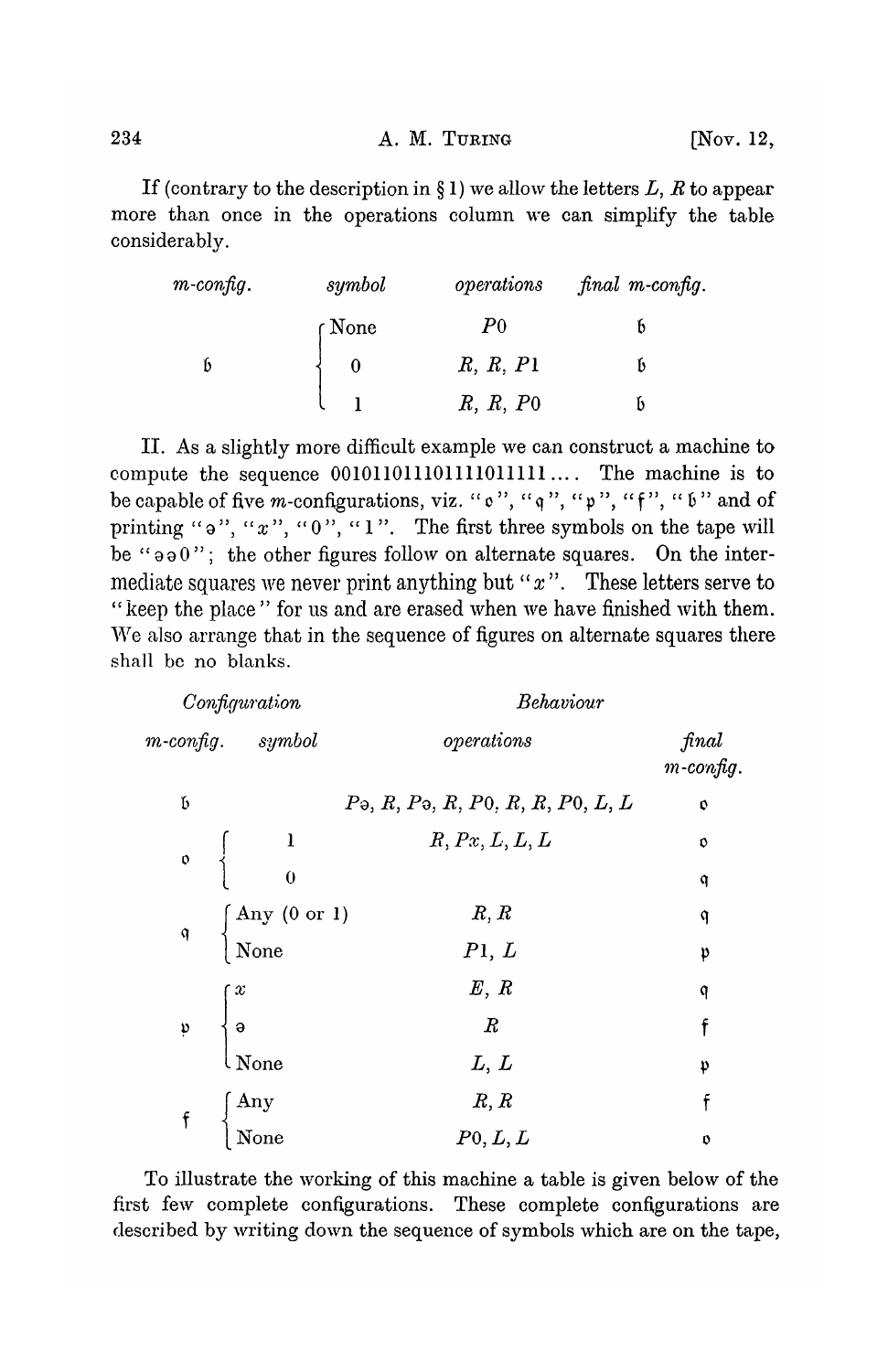with the *m*-configuration written below the scanned symbol. The successive complete configurations are separated by colons.

**:**<sup>99</sup> <sup>0</sup> **Oroo O 0:99 0 0:99 0 0 :99 0 0 1 : b o q q q p 9 9 0 0 1:99 0 0 1:99 0 0 1:99 0 0 1 : P P f f 9 9 0 0 1:99 0 0 1** :oa 0 **0 1 0 : f f**  $\alpha$ **9 9 0 0 H-0: ....** *c*

This table could also be written in the form

$$
\mathfrak{b} : \mathfrak{g} \mathfrak{g} \mathfrak{g} \mathfrak{g} \mathfrak{g} \mathfrak{g} \mathfrak{g} \mathfrak{g} \mathfrak{g} \mathfrak{g} \mathfrak{g} \mathfrak{g} \mathfrak{g} \mathfrak{g} \mathfrak{g} \mathfrak{g} \mathfrak{g} \mathfrak{g} \mathfrak{g} \mathfrak{g} \mathfrak{g} \mathfrak{g} \mathfrak{g} \mathfrak{g} \mathfrak{g} \mathfrak{g} \mathfrak{g} \mathfrak{g} \mathfrak{g} \mathfrak{g} \mathfrak{g} \mathfrak{g} \mathfrak{g} \mathfrak{g} \mathfrak{g} \mathfrak{g} \mathfrak{g} \mathfrak{g} \mathfrak{g} \mathfrak{g} \mathfrak{g} \mathfrak{g} \mathfrak{g} \mathfrak{g} \mathfrak{g} \mathfrak{g} \mathfrak{g} \mathfrak{g} \mathfrak{g} \mathfrak{g} \mathfrak{g} \mathfrak{g} \mathfrak{g} \mathfrak{g} \mathfrak{g} \mathfrak{g} \mathfrak{g} \mathfrak{g} \mathfrak{g} \mathfrak{g} \mathfrak{g} \mathfrak{g} \mathfrak{g} \mathfrak{g} \mathfrak{g} \mathfrak{g} \mathfrak{g} \mathfrak{g} \mathfrak{g} \mathfrak{g} \mathfrak{g} \mathfrak{g} \mathfrak{g} \mathfrak{g} \mathfrak{g} \mathfrak{g} \mathfrak{g} \mathfrak{g} \mathfrak{g} \mathfrak{g} \mathfrak{g} \mathfrak{g} \mathfrak{g} \mathfrak{g} \mathfrak{g} \mathfrak{g} \mathfrak{g} \mathfrak{g} \mathfrak{g} \mathfrak{g} \mathfrak{g} \mathfrak{g} \mathfrak{g} \mathfrak{g} \mathfrak{g} \mathfrak{g} \mathfrak{g} \mathfrak{g} \mathfrak{g} \mathfrak{g} \mathfrak{g} \mathfrak{g} \mathfrak{g} \mathfrak{g} \mathfrak{g} \mathfrak{g} \mathfrak{g} \mathfr
$$

in which a space has been made on the left of the scanned symbol and the\*  $m$ -configuration written in this space. This form is less easy to follow, but we shall make use of it later for theoretical purposes.

The convention of writing the figures only on alternate squares is very useful: I shall always make use of it. I shall call the one sequence of alternate squares  $F$ -squares and the other sequence  $E$ -squares. The symbols on  $E$ -squares will be liable to erasure. The symbols on  $F$ -squares form a continuous sequence. There are no blanks until the end is reached. There is no need to have more than one  $E$ -square between each pair of  $F$ -squares : an apparent need of more  $E$ -squares can be satisfied by having a sufficiently rich variety of symbols capable of being printed on  $E$ -squares. If a symbol  $\beta$  is on an F-square S and a symbol  $\alpha$  is on the E-square next on the right of *S*, then *S* and  $\beta$  will be said to be *marked* with a. The process of printing this a will be called marking  $\beta$  (or  $S$ ) with a.

# 4. *Abbreviated tables.*

There are certain types of process used by nearly all machines, and. these, in some machines, are used in many connections. These processes include copying down sequences of symbols, comparing sequences, erasing all symbols of a given form, etc. Where such processes are concerned we can abbreviate the tables for the  $m$ -configurations considerably by the use of "skeleton tables". In skeleton tables there appear capital German letters and small Greek letters. These are of the nature of "variables". By replacing each capital German letter throughout by an  $m$ -configuration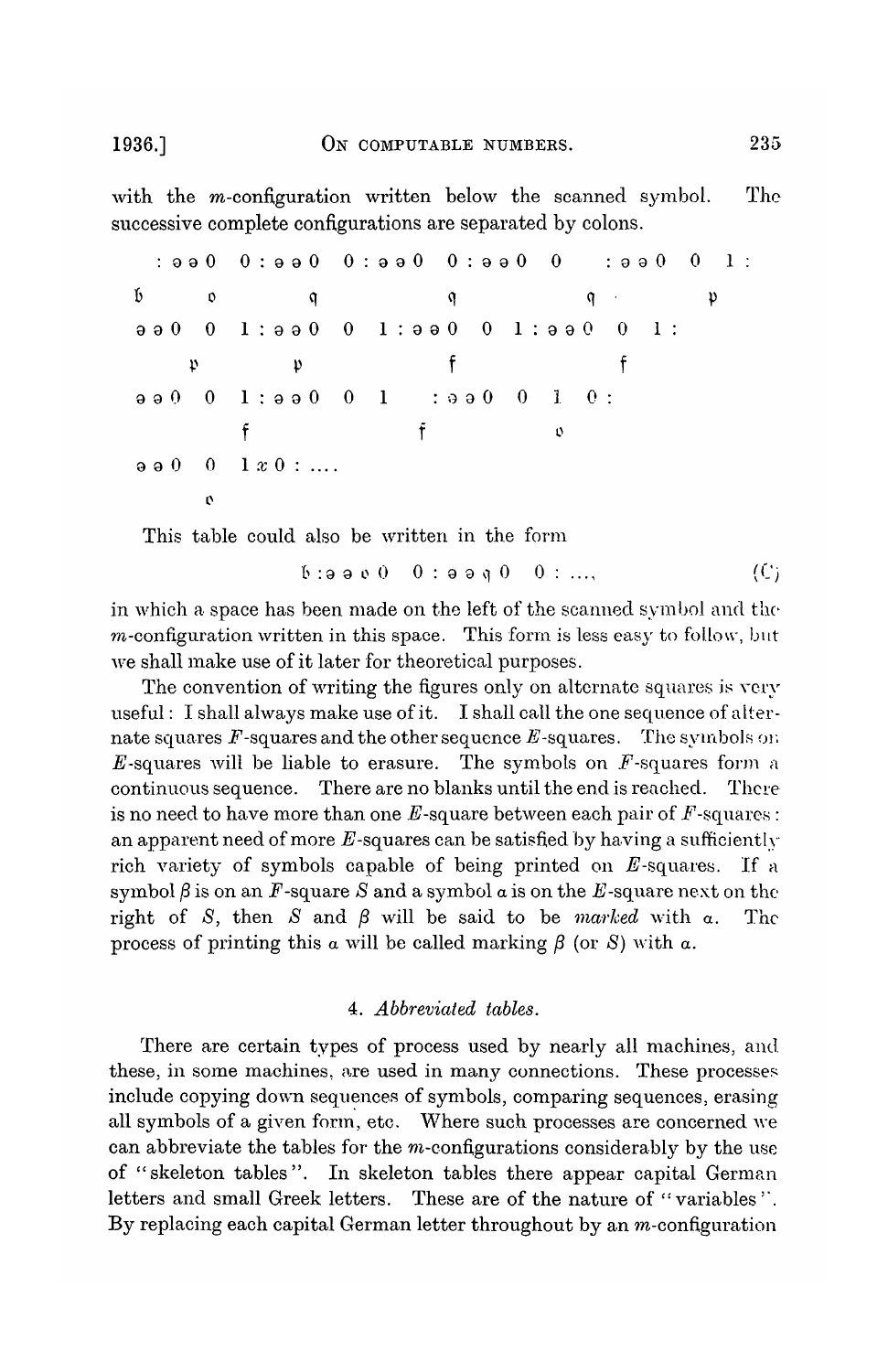and each small Greek letter by a symbol, we obtain the table for an m-configuration.

The skeleton tables are to be regarded as nothing but abbreviations: they are not essential. So long as the reader understands how to obtain the complete tables from the skeleton tables, there is no need to give any exact definitions in this connection.

Let us consider an example:

*m-config. Symbol Behaviour Final m-config.*

 $\mathfrak{f}(\mathfrak{C},\mathfrak{B},a)$  $f_1(\mathfrak{C}, \mathfrak{B}, a)$  $L$   $\mathfrak{f}_1(\mathfrak{C}, \mathfrak{B}, \mathfrak{a})$ *L*  $f(\mathfrak{C}, \mathfrak{B}, \alpha)$ **f a** not a *R R R*  $\mathfrak{h}_2(\mathfrak{e},$ None *R I,* 93, a)  $\mathfrak{B}$ 

From the  $m$ -configuration  $f(\mathfrak{C}, \mathfrak{B}, a)$  the machine finds the symbol of form *a* which is farthest to the left (the "first  $\alpha$ ") and the  $m$ -configuration then becomes  $E$ . If there is no  $\alpha$ then the  $m$ -configuration becomes  $\mathfrak{B}.$ 

If we were to replace  $\mathfrak C$  throughout by q (say),  $\mathfrak B$  by r, and  $\alpha$  by x, we should have a complete table for the *m*-configuration  $f(q, r, x)$ . f is called an " $m$ -configuration function" or "m-function".

The only expressions which are admissible for substitution in an  $m$ -function are the  $m$ -configurations and symbols of the machine. These have to be enumerated more or less explicitly: they may include expressions such as  $\mathfrak{p}(\mathfrak{e},x)$ ; indeed they must if there are any *m*-functions used at all. If we did not insist on this explicit eaumeration, but simply stated that the machine had certain  $m$ -configurations (enumerated) and all  $m$ -configurations obtainable by substitution of m-configurations in certain  $m$ -functions, we should usually get an infinity of m-configurations; *e.g.*, we might say that the machine was to have the m-configuration  $q$  and all m-configurations obtainable by substituting an *m*-configuration for  $\mathfrak{C}$  in  $\mathfrak{p}(\mathfrak{C})$ . Then it would have  $q$ ,  $\mathfrak{p}(q)$ ,  $\mathfrak{p}(\mathfrak{p}(q))$ ,  $\mathfrak{p}(\mathfrak{p}(\mathfrak{q}(q)))$ , ... as *m*-configurations.

Our interpretation rule then is this. We are given the names of the  $m$ -configurations of the machine, mostly expressed in terms of  $m$ -functions. We are also given skeleton tables. All we want is the complete table for the m-configurations of the machine. This is obtained by repeated substitution in the skeleton tables.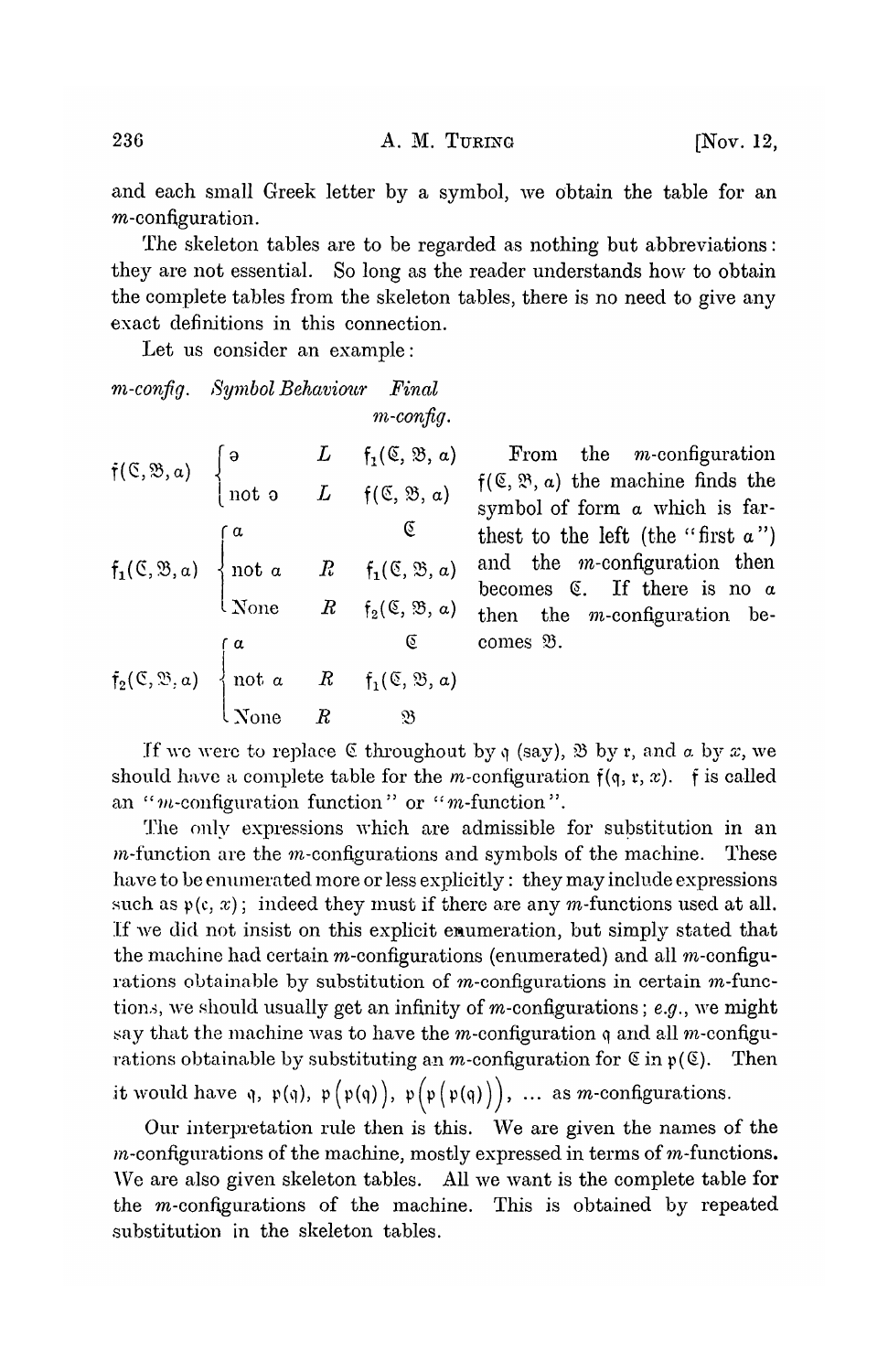#### *Further examples.*

(In the explanations the symbol " $\rightarrow$ " is used to signify "the machine goes into the *m*-configuration. . . . ")

| $e(\mathfrak{C}, \mathfrak{B}, a)$ | $f(e_1(\mathfrak{C}, \mathfrak{B}, a), \mathfrak{B}, a)$ | From $e(\mathfrak{C}, \mathfrak{B}, a)$ the first $a$ is<br>erased and $\rightarrow \mathfrak{C}$ . If there is no<br>$a \rightarrow \mathfrak{B}$ . |                                                                                          |
|------------------------------------|----------------------------------------------------------|------------------------------------------------------------------------------------------------------------------------------------------------------|------------------------------------------------------------------------------------------|
| $e(\mathfrak{B}, a)$               | $E$                                                      | $\mathfrak{C}$                                                                                                                                       | From $e(\mathfrak{B}, a)$ all letters $a$ are<br>erased and $\rightarrow \mathfrak{B}$ . |

The last example seems somewhat more difficult to interpret than most. Let us suppose that in the list of  $m$ -configurations of some machine there appears  $c(b, x)$  (= q, say). The table is

|    | c(b, x)                 | $e(e(\mathfrak{b},x), \mathfrak{b}, x)$ |
|----|-------------------------|-----------------------------------------|
| or |                         | $e(q, \mathfrak{b}, x)$ .               |
|    | $Or$ in greater detail: |                                         |

|  | $\ddot{ }$ , $\ddot{ }$ , $\ddot{ }$ , $\ddot{ }$ , $\ddot{ }$ , $\ddot{ }$ , $\ddot{ }$ , $\ddot{ }$ , $\ddot{ }$ , $\ddot{ }$ , $\ddot{ }$ , $\ddot{ }$ , $\ddot{ }$ , $\ddot{ }$ , $\ddot{ }$ , $\ddot{ }$ , $\ddot{ }$ , $\ddot{ }$ , $\ddot{ }$ , $\ddot{ }$ , $\ddot{ }$ , $\ddot{ }$ , $\ddot{ }$ , $\ddot{ }$ , $\ddot{$ |  |
|--|----------------------------------------------------------------------------------------------------------------------------------------------------------------------------------------------------------------------------------------------------------------------------------------------------------------------------------|--|
|  |                                                                                                                                                                                                                                                                                                                                  |  |
|  |                                                                                                                                                                                                                                                                                                                                  |  |

$$
\begin{array}{cccc}\n\mathfrak{q} & & \mathfrak{c}(\mathfrak{q}, \mathfrak{b}, x) \\
\mathfrak{e}(\mathfrak{q}, \mathfrak{b}, x) & & \mathfrak{f}(\mathfrak{e}_1(\mathfrak{q}, \mathfrak{b}, x), \mathfrak{b}, x) \\
\mathfrak{e}_1(\mathfrak{q}, \mathfrak{b}, x) & & E & \mathfrak{q}.\n\end{array}
$$

In this we could replace  $c_1(q, b, x)$  by  $q'$  and then give the table for f (with the right substitutions) and eventually reach a table in which no *m*-functions appeared.

| $pe(\mathfrak{C}, \beta)$<br>$\mathfrak{pc}_1(\mathfrak{C},\beta) \begin{array}{ll} \Big\{ \displaystyle{\text{Any}} & R, R \ \ \text{None} & P\beta \end{array}$ |                       | $f(\mathfrak{pc}_1(\mathfrak{C},\beta),\mathfrak{C},\Theta)$<br>$\mathfrak{pc}_1(\mathfrak{C},\,\beta)$<br>$\sigma$ | From pc $(\mathfrak{C}, \beta)$ the machine<br>prints $\beta$ at the end of the<br>sequence of symbols and $\rightarrow \mathfrak{C}$ .                             |
|-------------------------------------------------------------------------------------------------------------------------------------------------------------------|-----------------------|---------------------------------------------------------------------------------------------------------------------|---------------------------------------------------------------------------------------------------------------------------------------------------------------------|
| $I(\mathfrak{C})$<br>$r(\mathfrak{C})$<br>$f'(\mathfrak{C}, \mathfrak{B}, \alpha)$<br>$f''(\mathfrak{C}, \mathfrak{B}, \alpha)$                                   | L<br>$\boldsymbol{R}$ | C<br>$\mathfrak{C}$<br>$f(t(\mathfrak{C}), \mathfrak{B}, \alpha)$<br>$f(r(\mathfrak{C}), \mathfrak{B}, \alpha)$     | From $f'(\mathfrak{C}, \mathfrak{B}, a)$ it does the<br>same as for $f(\mathfrak{C}, \mathfrak{B}, a)$ but<br>moves to the left before $\rightarrow \mathfrak{C}$ . |
| $c(\mathfrak{C}, \mathfrak{B}, \alpha)$<br>$c_1(\mathfrak{C})$                                                                                                    |                       | $\mathfrak{f}'\bigl(\mathfrak{c}_1(\mathfrak{C}),\mathfrak{B},\alpha\bigr)$<br>$pe(\mathfrak{C}, \beta)$            | $\mathfrak{c}(\mathfrak{C}, \mathfrak{B}, \mathfrak{a}).$ The machine<br>writes at the end the first sym-                                                           |

bol marked  $\alpha$  and  $\rightarrow \mathfrak{C}$ .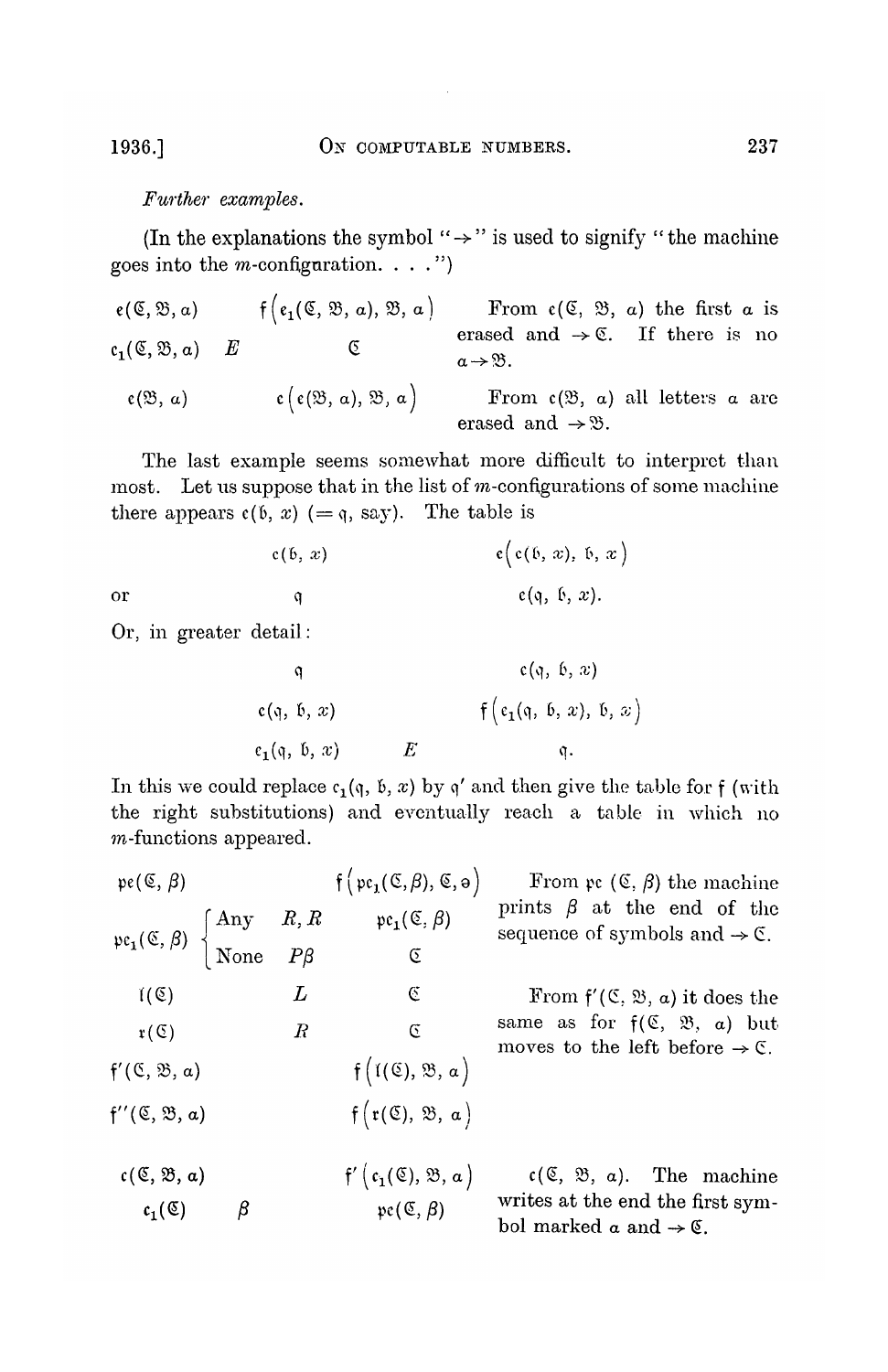The last line stands for the totality of lines obtainable from it by replacing  $\beta$  by any symbol which may occur on the tape of the machine concerned.

 $\mathfrak{cc}(\mathfrak{C},\mathfrak{B},a)$  c( $\mathfrak{c}(\mathfrak{C},\mathfrak{B},a),\mathfrak{B},a$ ) ce( $\mathfrak{B},a$ ). The machine

$$
cc(\mathfrak{B},a) \qquad \qquad ce\left( ce(\mathfrak{B},a),\mathfrak{B},a\right)
$$

$$
\begin{array}{ll}\n\mathfrak{re}(\mathfrak{C},\mathfrak{B},a,\beta) & \mathfrak{f}\n\left(\mathfrak{re}_1(\mathfrak{C},\mathfrak{B},a,\beta),\mathfrak{B},a\right) & \mathfrak{re} \\
\mathfrak{re}_1(\mathfrak{C},\mathfrak{B},a,\beta) & E, P\beta & \mathfrak{C} & \text{chine} \\
\mathfrak{re}(\mathfrak{B},a,\beta) & \mathfrak{re}\n\left(\mathfrak{re}(\mathfrak{B},a,\beta),\mathfrak{B},a,\beta\right) & \text{re}(\mathfrak{B}) \\
\mathfrak{re}(\mathfrak{C},\mathfrak{B},a) & \mathfrak{e}\n\left(\mathfrak{re}(\mathfrak{C},\mathfrak{B},a,a),\mathfrak{B},a\right) & \text{ce}(\mathfrak{B}) \\
\mathfrak{er}(\mathfrak{B},a) & \mathfrak{er}\n\left(\mathfrak{re}(\mathfrak{B},a,a),\mathfrak{B},a\right) & \text{ce}(\mathfrak{B}) \\
\mathfrak{er}(\mathfrak{B},a) & \mathfrak{er}\n\left(\mathfrak{re}(\mathfrak{B},a),\mathfrak{re}(\mathfrak{B},a,a),a\right) & \text{lette} \\
\mathfrak{me}_n\mathfrak{re}_n & \text{the case} & \text{the case} \\
\mathfrak{m}\n\end{array}
$$

copies down in order at the end all symbols marked  $\alpha$ and erases the letters  $\alpha$ ;  $\rightarrow \mathfrak{B}$ .

 $rc(\mathfrak{C}, \mathfrak{B}, \alpha, \beta)$ . The machine replaces the first a by  $\beta$  and  $\rightarrow \mathfrak{C} \rightarrow \mathfrak{B}$  if there is no a.  $(a, \beta)$ . The machine re places all letters  $\alpha$  by  $\beta$ ;  $\rightarrow \mathfrak{B}$ .

 $cr(\mathfrak{B},\ \alpha)$  differs from  $ce(\mathfrak{B}, \alpha)$  only in that the letters  $\alpha$  are not erased. The  $m$ -configuration  $cr(\mathfrak{B}, \alpha)$  is taken up when no letters  $a$ " are on the tape.

| $\alpha$ (C, I, C, $\alpha$ , $\beta$ )                              |                                                          | $\mathfrak{f}'\big(\mathfrak{cp}_1(\mathfrak{C}_1\mathfrak{A},\beta),\mathfrak{f}(\mathfrak{A},\mathfrak{E},\beta),\alpha\big)$ |
|----------------------------------------------------------------------|----------------------------------------------------------|---------------------------------------------------------------------------------------------------------------------------------|
| $\mathfrak{cr}_1(\mathfrak{C}, \mathfrak{A}, \beta)$                 | $\gamma$                                                 | $f'(\mathfrak{cp}_2(\mathfrak{C}, \mathfrak{A}, \gamma), \mathfrak{A}, \beta)$                                                  |
|                                                                      |                                                          | O.                                                                                                                              |
| $\mathfrak{c}\mathfrak{p}_2(\mathfrak{C},\, \mathfrak{A},\, \gamma)$ | $\begin{cases} \gamma \\ \text{not } \gamma \end{cases}$ | A.                                                                                                                              |

The first symbol marked  $\alpha$  and the first marked  $\beta$  are compared. If there is neither a nor  $\beta$ ,  $\rightarrow \mathfrak{C}$ . If there are both and the symbols are alike,  $\rightarrow \mathfrak{C}$ . Otherwise  $\rightarrow \mathfrak{A}$ .

$$
cyc(\mathfrak{C}, \mathfrak{A}, \mathfrak{C}, \alpha, \beta) \qquad \qquad c\left(c\left(\varepsilon(\mathfrak{C}, \mathfrak{C}, \beta), \mathfrak{C}, \alpha\right), \mathfrak{A}, \mathfrak{C}, \alpha, \beta\right)
$$

cpe( $\mathfrak{C}, \mathfrak{A}, \mathfrak{C}, \alpha, \beta$ ) differs from cp( $\mathfrak{C}, \mathfrak{A}, \mathfrak{C}, \alpha, \beta$ ) in that in the case when there is similarity the first  $\alpha$  and  $\beta$  are erased.

$$
\mathfrak{cpc}(\mathfrak{A}, \mathfrak{E}, \alpha, \beta) \qquad \mathfrak{cpc} \Big( \mathfrak{cpc}(\mathfrak{A}, \mathfrak{E}, \alpha, \beta), \mathfrak{A}, \mathfrak{E}, \alpha, \beta \Big).
$$

cpe( $\mathfrak{A}, \mathfrak{C}, \alpha, \beta$ ). The sequence of symbols marked  $\alpha$  is compared with the sequence marked  $\beta$ .  $\rightarrow \mathfrak{C}$  if they are similar. Otherwise  $\rightarrow \mathfrak{A}$ . Some of the symbols  $\alpha$  and  $\beta$  are erased.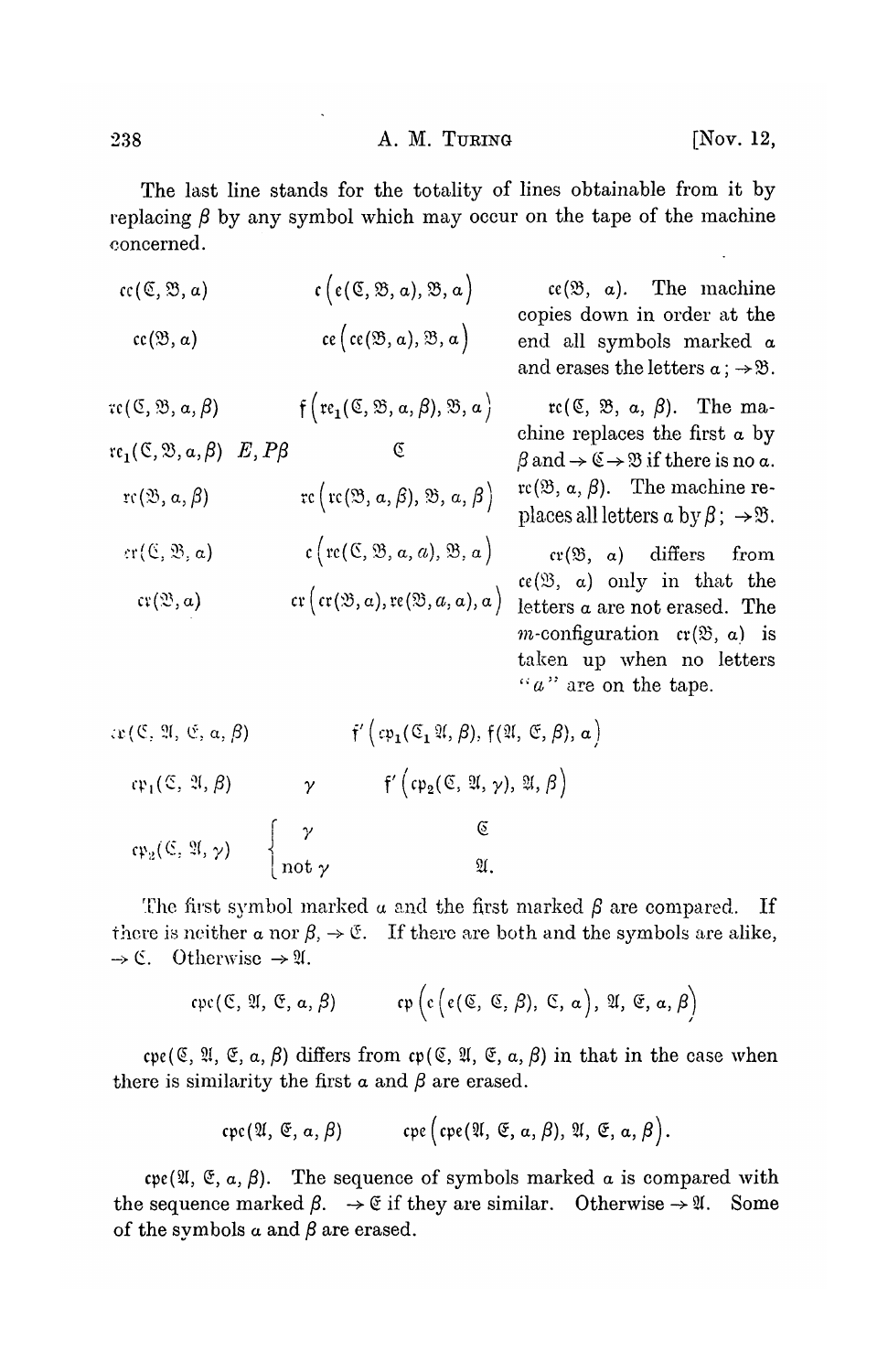|                                                                       |                                                                                                                    | $q(\mathfrak{C})$                                                                                                        | $q(\mathfrak{C}, a)$ . The machine                                                                                                                            |
|-----------------------------------------------------------------------|--------------------------------------------------------------------------------------------------------------------|--------------------------------------------------------------------------------------------------------------------------|---------------------------------------------------------------------------------------------------------------------------------------------------------------|
|                                                                       | $\mathfrak{q}(\mathfrak{C})$ $\begin{cases} \text{Any} & R \\ \text{None} & R \end{cases}$                         | $q_1(\mathfrak{C})$                                                                                                      | finds the last symbol of<br>form $\alpha. \rightarrow \mathfrak{C}.$                                                                                          |
|                                                                       |                                                                                                                    | $q(\mathfrak{C})$                                                                                                        |                                                                                                                                                               |
|                                                                       | $\mathfrak{q_1}(\mathfrak{C})\quad \left\{ \begin{aligned} \text{Any} \qquad R\ \text{None} \end{aligned} \right.$ | $\mathfrak{C}$                                                                                                           |                                                                                                                                                               |
| $\mathfrak{q}(\mathfrak{C},\alpha)$                                   |                                                                                                                    | $q(q_1(\mathfrak{C},a))$                                                                                                 |                                                                                                                                                               |
|                                                                       |                                                                                                                    | $\mathfrak{C}$                                                                                                           |                                                                                                                                                               |
|                                                                       | $\mathfrak{q}_1(\mathfrak{C},a) \begin{array}{ccc} & a \ & \alpha \ & \mathrm{not}\ a & L \end{array}$             | $q_1(\mathfrak{C}, a)$                                                                                                   |                                                                                                                                                               |
| ${\mathfrak{pe}}_2(\mathfrak{C},a,\beta)$                             |                                                                                                                    |                                                                                                                          | $\mathfrak{pe}(\mathfrak{pe}(\mathfrak{C}, \beta), \alpha)$ $\mathfrak{pe}_2(\mathfrak{C}, \alpha, \beta)$ . The machine<br>prints $\alpha \beta$ at the end. |
| ${\mathfrak c}{\mathfrak e}_2({\mathfrak B},\,{\mathfrak a},\,\beta)$ |                                                                                                                    | $ce(ce(\mathfrak{B}, \beta), \alpha)$                                                                                    | $ce_{3}(2\mathfrak{B}, \alpha, \beta, \gamma)$ . The mach-                                                                                                    |
| $ce_{3}(\mathfrak{B}, \alpha, \beta, \gamma)$                         |                                                                                                                    | ce ( ce $_2$ (B, $\beta$ , $\gamma$ ), $a$ )                                                                             | ine copies down at the end<br>first the symbols marked a,                                                                                                     |
|                                                                       |                                                                                                                    |                                                                                                                          | then those marked $\beta$ , and<br>finally those marked $\gamma$ ; it<br>erases the symbols $\alpha$ , $\beta$ , $\gamma$ .                                   |
|                                                                       |                                                                                                                    |                                                                                                                          | From $\varepsilon(\mathfrak{C})$ the marks are                                                                                                                |
|                                                                       |                                                                                                                    | $e(\mathfrak{C})$ $\begin{cases} \Theta & R & e_1(\mathfrak{C}) \\ \text{Not } \Theta & L & e(\mathfrak{C}) \end{cases}$ | erased from all marked sym-<br>bols. $\rightarrow \mathfrak{C}$ .                                                                                             |
|                                                                       |                                                                                                                    | $\mathfrak{e}_1(\mathfrak{C})$ $\begin{cases} \text{Any} & R, E, R \\ \text{None} & \mathfrak{C} \end{cases}$            |                                                                                                                                                               |
|                                                                       |                                                                                                                    |                                                                                                                          |                                                                                                                                                               |
|                                                                       |                                                                                                                    |                                                                                                                          |                                                                                                                                                               |

### 5. *Enumeration of computable sequences.*

A computable sequence  $\gamma$  is determined by a description of a machine which computes  $\gamma$ . Thus the sequence  $001011011101111...$  is determined by the table on p. 234, and, in fact, any computable sequence is capable of being described in terms of such a table.

It will be useful to put these tables into a kind of standard form. In the first place let us suppose that the table is given in the same form as the first table, for example, I on p. 233. That is to say, that the entry in the operations column is always of one of the forms *E :E,R:E,L:Pa:* Pa, *R: Pa, L:R:L:* or no entry at all. The table can always be put into this form by introducing more  $m$ -configurations. Now let us give numbers to the  $m$ -configurations, calling them  $q_1$ , ...,  $q_R$ , as in §1. The initial m-configuration is always to be called  $q_1$ . We also give numbers to the symbols  $S_1, ..., S_m$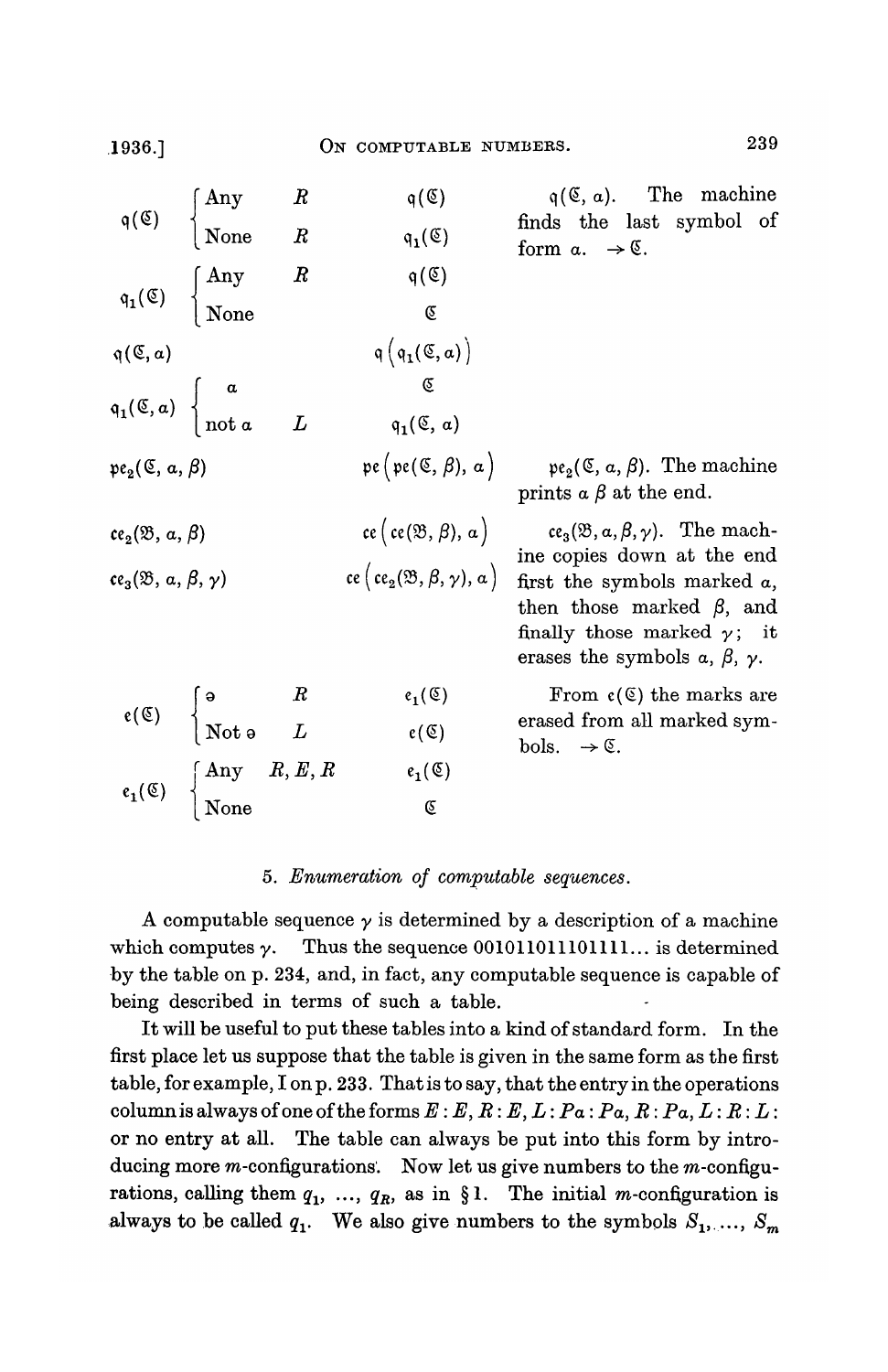| and, in particular, blank = $S_0$ , $0 = S_1$ , $1 = S_2$ . The lines of the table are |  |
|----------------------------------------------------------------------------------------|--|
| now of form                                                                            |  |

| $m$ -config.         | Symbol | <i>Operations</i> | Final<br>$m$ -config. |         |
|----------------------|--------|-------------------|-----------------------|---------|
| $q_i$                | $S_i$  | $PS_k, L$         | $q_m$                 | $(N_1)$ |
| $q_i$                | $S_i$  | $PS_k, R$         | $q_m$                 | $(N_2)$ |
| $q_i$                | $S_i$  | $PS_k$            | $q_m$                 | $(N_3)$ |
| Lines such as        |        |                   |                       |         |
| $q_i$                | $S_i$  | E, R              | $q_m$                 |         |
| are to be written as |        |                   |                       |         |
| $q_i$                | $S_i$  | $PS_0, R$         | $q_m$                 |         |
| and lines such as    |        |                   |                       |         |
| $q_i$                | $S_i$  | $\pmb{R}$         | $q_m$                 |         |
| to be written as     |        |                   |                       |         |
| $q_i$                | $S_i$  | $PS_j, R$         | $q_m$                 |         |

In this way we reduce each line of the table to a line of one of the forms  $(N_1)$ ,  $(N_2)$ ,  $(N_3)$ .

From each line of form  $(N_1)$  let us form an expression  $q_i S_j S_k L q_m$ ; from each line of form  $(N_2)$  we form an expression  $q_i S_j S_k R q_m$ ; and from each line of form  $(N_3)$  we form an expression  $q_i S_i S_k N q_m$ .

Let us write down all expressions so formed from the table for the machine and separate them by semi-colons. In this way we obtain a complete description of the machine. In this description we shall replace  $q_i$  by the letter "*D*" followed by the letter "*A*" repeated *i* times, and  $S_i$  by "D" followed by "C" repeated j times. This new description of the machine may be called the *standard description* (S.D). It is made up entirely from the letters " $A$ ", " $C$ ", " $D$ ", " $L$ ", " $R$ ", " $N$ ", and from  $\alpha, \beta$ 

If finally we replace *"A"* by "1" , *"C"* by "2" , *"D"* by "3" , *" L"* by "4", " $R$ " by "5", " $N$ " by "6", and "<sup>\*</sup>;" by "7" we shall have a description of the machine in the form of an arabic numeral. The integer represented by this numeral may be called a *description number* (D.N) of the machine. The D.N determine the S.D and the structure of the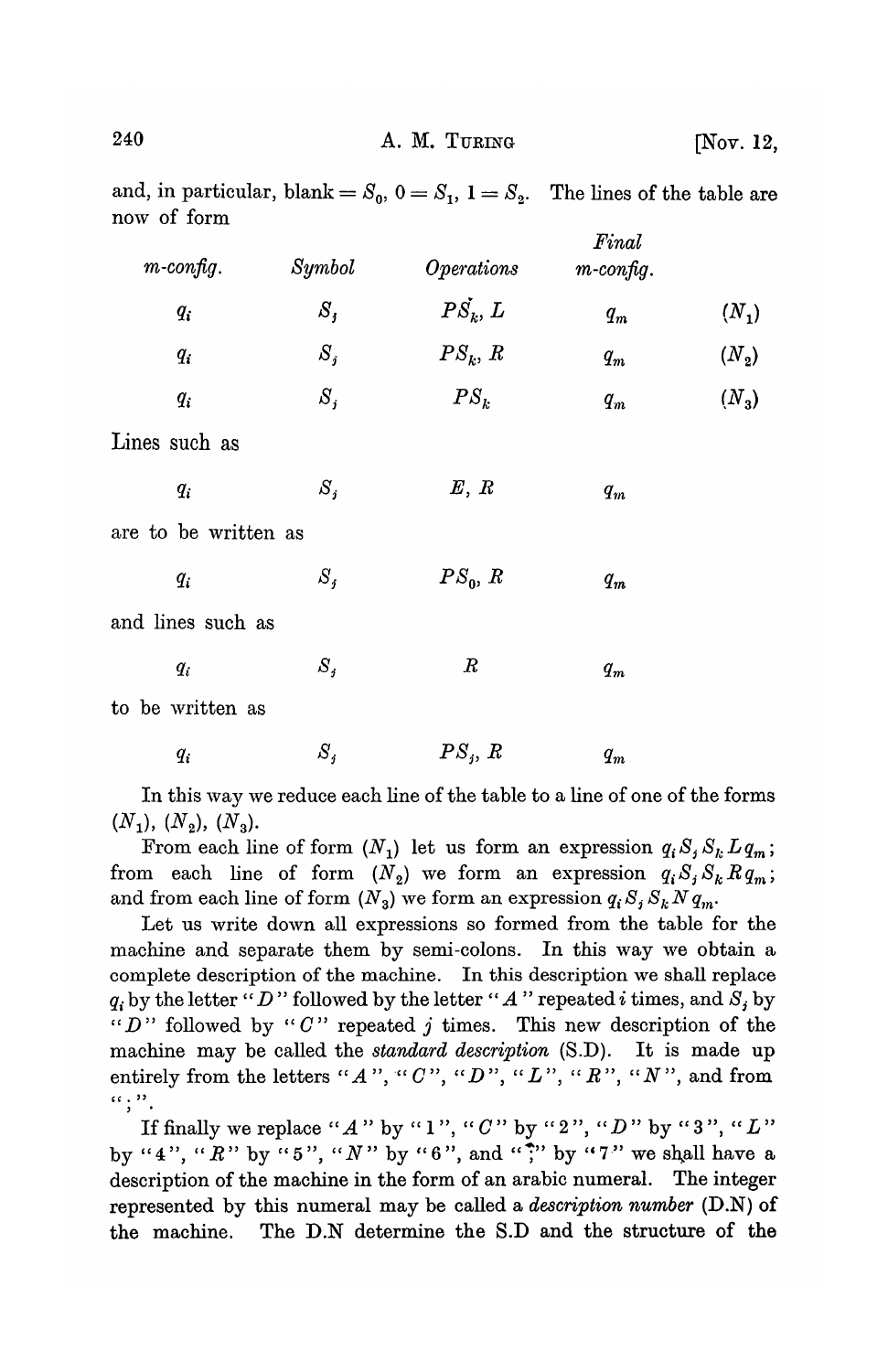machine uniquely. The machine whose D.N is *n* may be described as  $\mathcal{M}(n)$ .

To each computable sequence there corresponds at least one description number, while to no description number does there correspond more than one computable sequence. The computable sequences and numbers are therefore enumerable.

Let us find a description number for the machine I of  $\S 3$ . When we rename the m-configurations its table becomes:

| $q_{1}$ | $S_{0}$     | $PS_1, R$ | $q_{\rm a}$ |
|---------|-------------|-----------|-------------|
| $q_{2}$ | $S_{\bf 0}$ | $PS_0, R$ | $q_{3}$     |
| $q_{3}$ | $S_{0}$     | $PS_2, R$ | $q_{4}$     |
| $q_{1}$ | $S_{\bf 0}$ | $PS_0, R$ | $q_{1}$     |

Other tables could be obtained by adding irrelevant lines such as

 $q_1$   $S_1$   $PS_1$ ,  $R$   $q_2$ 

Our first standard form would be

 $q_1S_0S_1Rq_2; q_2S_0S_0Rq_3; q_3S_0S_2Rq_4; q_4S_0S_0Rq_1;$ 

The standard description is

*DADDCRDAA ;DAADDRDAAA*;

# $DAAADDCCRDAAAA; DAAAADDRDA;$

A description number is

#### 31332531173113353111731113322531111731111335317

and so is

#### 3133253117311335311173111332253111173111133531731323253117

A number which is a description number of a circle-free machine will be called a *satisfactory* number. In § 8 it is shown that there can be no general process for determining whether a given number is satisfactory or not.

### 6. *The universal computing machine.*

It is possible to invent a single machine which can be used to compute any computable sequence. If this machine  $\mathfrak U$  is supplied with a tape on the beginning of which is written the S.D of some computing machine  $M_{\star}$ .

**8KR. 2. VOL. 42. NO. 2144.** R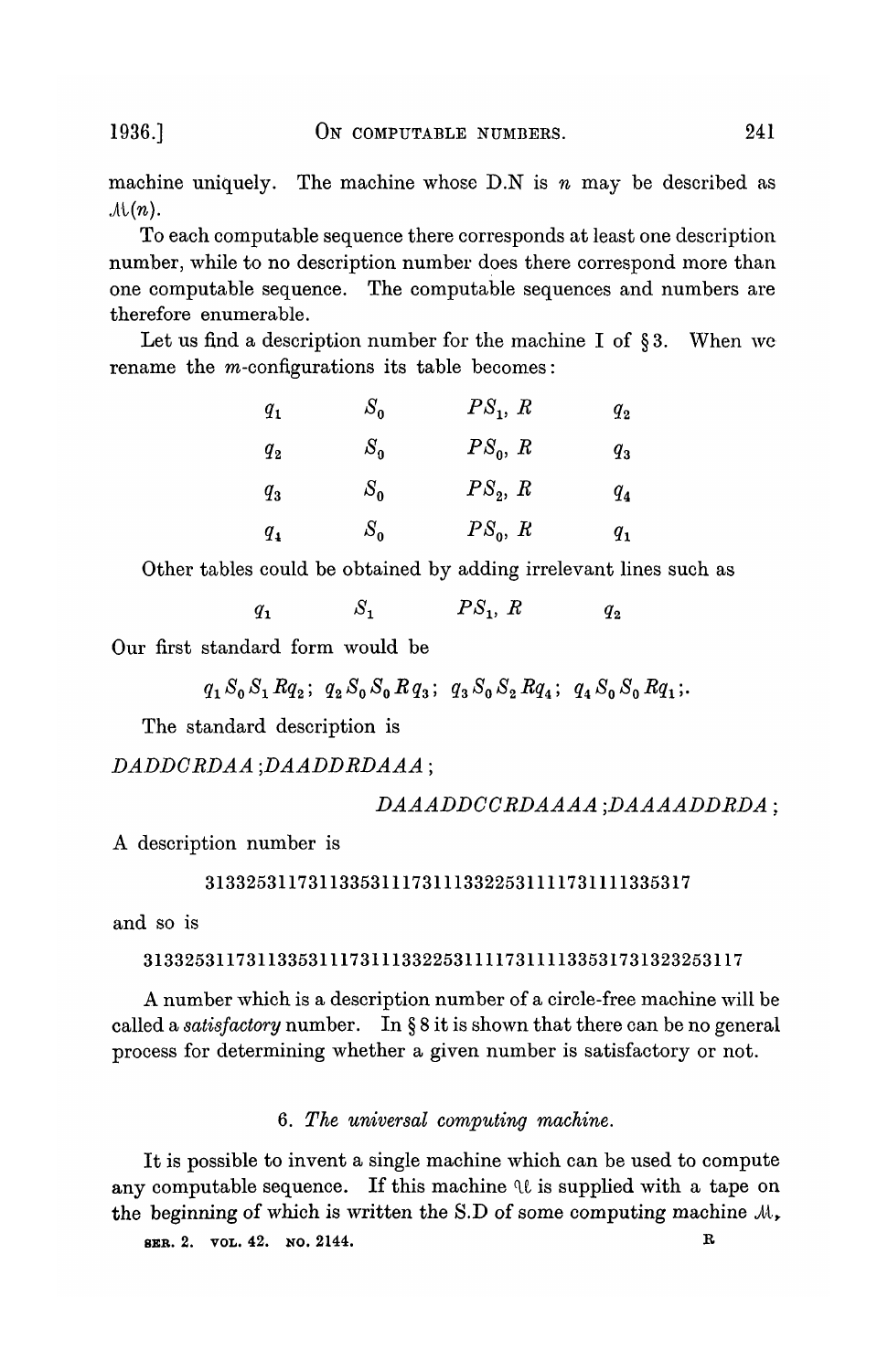then  $\mathcal U$  will compute the same sequence as  $\mathcal M$ . In this section I explain in outline the behaviour of the machine. The next section is devoted to giving the complete table for U.

Let us first suppose that we have a machine  $\mathcal{M}'$  which will write down on the  $F$ -squares the successive complete configurations of  $\mathcal{M}$ . These might be expressed in the same form as on p. 235, using the second description, (C), with all symbols on one line. Or, better, we could transform this description (as in §5) by replacing each *m*-configuration by " $D$ " followed by *"A"* repeated the appropriate number of times, and by replacing each symbol by " $D$ " followed by " $C$ " repeated the appropriate number of times. The numbers of letters "*A* " and "*C*" are to agree with the numbers chosen in §5, so that, in particular, " $0$ " is replaced by " $DC$ ", "1" by " $DCC$ ", and the blanks by "D". These substitutions are to be made after the complete configurations have been put together, as in (C). Difficulties arise if we do the substitution first. In each complete configuration the blanks would all have to be replaced by *" D* ", so that the complete configuration would not be expressed as a finite sequence of symbols.

If in the description of the machine II of § 3 we replace " o " by "*DAA*", " a " by *"DCCC",* "q " by *"DAAA",* then the sequence (C) becomes:

 $DA: DCCCDCCCDAADCDDC: DCCCDCCCDAAADCDDC:...$  (C<sub>1</sub>)

(This is the sequence of symbols on  $F$ -squares.)

It is not difficult to see that if  $\mathcal{M}$  can be constructed, then so can  $\mathcal{M}'$ . The manner of operation of  $\mathcal{M}$  could be made to depend on having the rules of operation *{i.e.,* the S.D) of il written somewhere within itself *{i.e.* within  $\mathcal{M}'$ ; each step could be carried out by referring to these rules. We have only to regard the rules as being capable of being taken out and exchanged for others and we have something very akin to the universal machine.

One thing is lacking : at present the machine  $\mathcal{M}'$  prints no figures. We may correct this by printing between each successive pair of complete configurations the figures which appear in the new configuration but not in the old. Then  $(C_1)$  becomes

$$
DDA:0:0:DCCCDCCCDAADCDDC:DCCC.... \qquad (C_2)
$$

It is not altogether obvious that the  $E$ -squares leave enough room for the necessary "rough work", but this is, in fact, the case.

The sequences of letters between the colons in expressions such as  $(C<sub>1</sub>)$  may be used as standard descriptions of the complete configurations. When the letters are replaced by figures, as in § 5, we shall have a numerical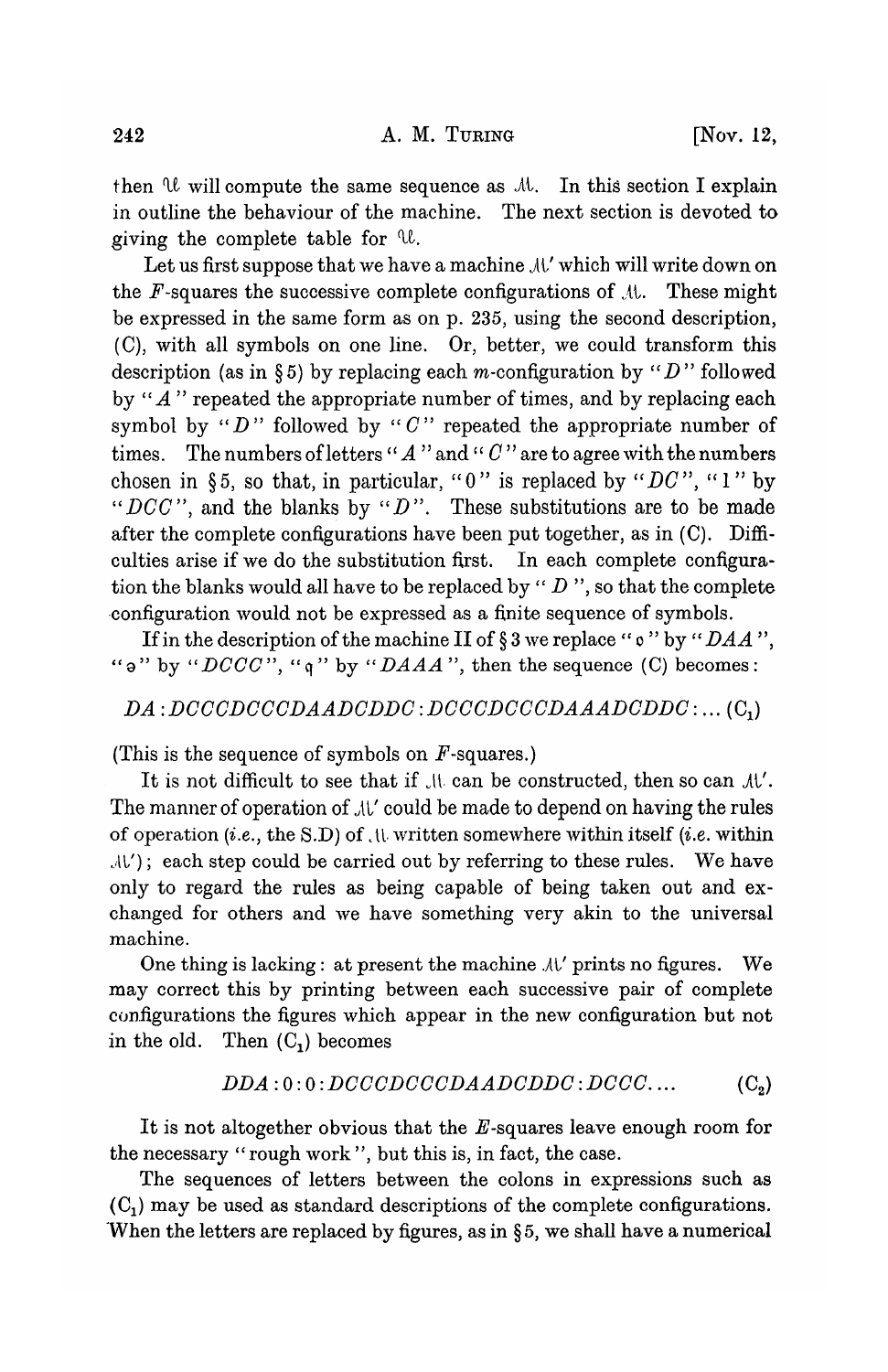•description of the complete configuration, which may be called its description number.

#### 7. *Detailed description of the universal machine.*

A table is given below of the behaviour of this universal machine. The *•m*-configurations of which the machine is capable are all those occurring in the first and last columns of the table, together with all those which occur when we write out the unabbreviated tables of those which appear in the table in the form of m-functions.  $E.g., \epsilon(\text{an}t)$  appears in the table and is an  $m$ -function. Its unabbreviated table is (see p. 239)

| e(anf)     | ∣ə                  | К       | $e_1(anf)$ |
|------------|---------------------|---------|------------|
|            | $\vert$ not $\circ$ | L       | e(anf)     |
| $e_1(anf)$ | $\int \text{Any}$   | R, E, R | $e_1(anf)$ |
|            | None                |         | anf        |

Consequently  $e_1$ (anf) is an *m*-configuration of  $\mathcal U$ .

When *\l* is ready to start work the tape running through it bears on it the symbol  $\Theta$  on an  $F$ -square and again  $\Theta$  on the next  $E$ -square; after this, on  $F$ -squares only, comes the S.D of the machine followed by a double colon "::" (a single symbol, on an  $F$ -square). The S.D consists of a number of instructions, separated by semi-colons.

Each instruction consists of five consecutive parts

(i) " $D$ " followed by a sequence of letters " $A$ ". This describes the relevant *m*-configuration.

(ii) "D" followed by a sequence of letters " $C$ ". This describes the scanned symbol.

(iii) " $D$ " followed by another sequence of letters " $C$ ". This describes the symbol into which the scanned symbol is to be changed.

(iv) " $L$ ", " $R$ ", or " $N$ ", describing whether the machine is to move to left, right, or not at all.

(v) " $D$ " followed by a sequence of letters " $A$ ". This describes the final m-configuration.

The machine U is to be capable of printing " $A$ ", " $C$ ", " $D$ ", " $0$ ", •"1" , *"u", "v", "w",* "z" , *"y",* "z" . The S.D is formed from ";" , *•"A", "C", "D", "L", "R", "N".*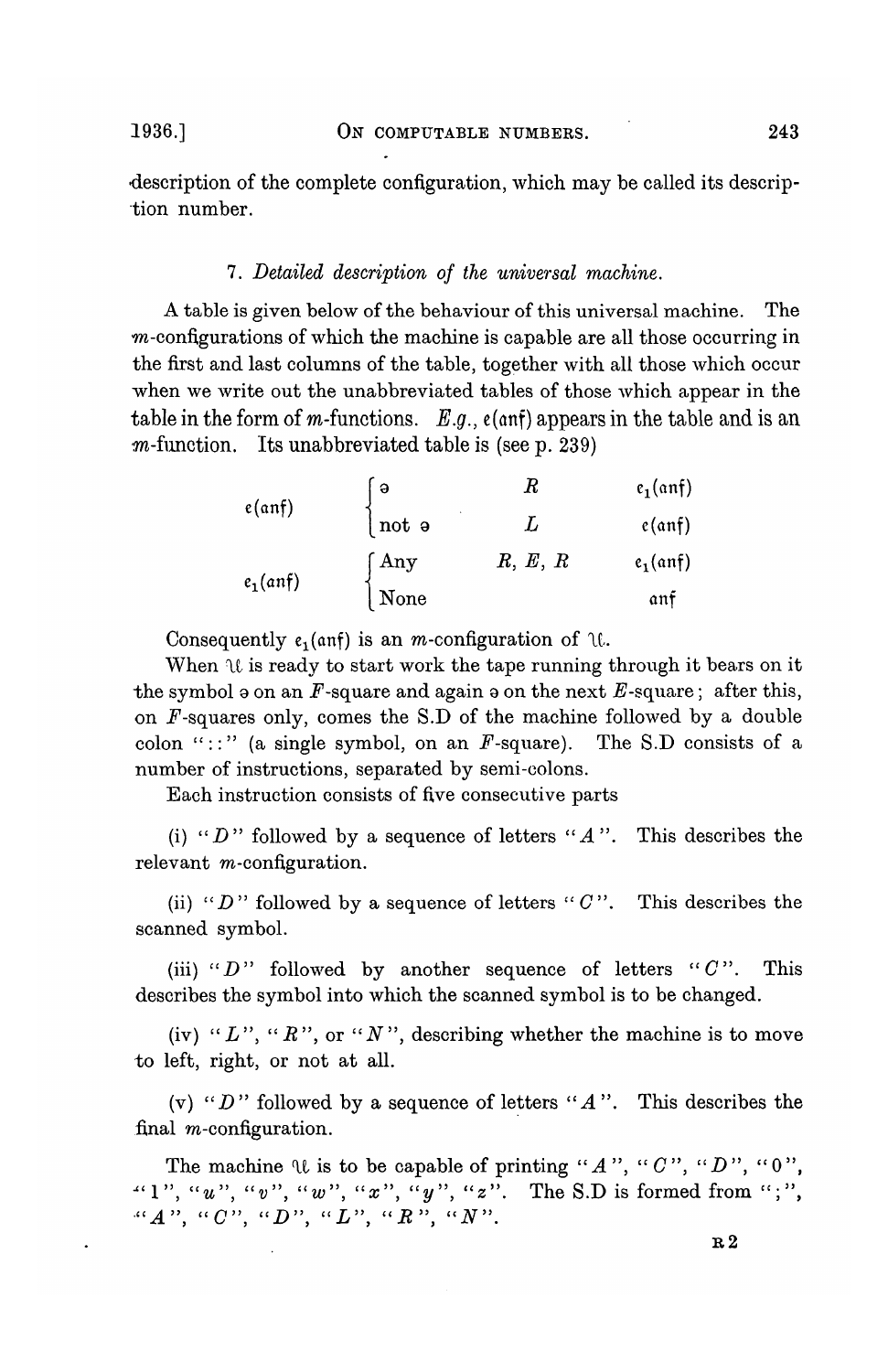*Subsidiary skeleton table.*

$$
\text{con}(\mathfrak{C},a) \quad \left\{ \begin{array}{ll}\n\text{Not } A & R, \ R & \text{con}(\mathfrak{C},a) \\
A & L, Pa, \ R & \text{con}_1(\mathfrak{C},a) \\
\text{con}_1(\mathfrak{C},a) & \left\{ \begin{array}{ll} A & R, Pa, \ R & \text{con}_1(\mathfrak{C},a) \\
D & R, Pa, \ R & \text{con}_2(\mathfrak{C},a) \\
\text{con}_2(\mathfrak{C},a) & \left\{ \begin{array}{ll} C & R, Pa, \ R & \text{con}_2(\mathfrak{C},a) \\
\text{Not } C & R, \ R & \end{array} \right. \end{array} \right.
$$

 $con(\mathfrak{C}, \alpha)$ . Starting from an  $F$ -square,  $S$  say, the sequence *C* of symbols describing a configuration closest on the right of *S* is marked out with letters  $\alpha. \rightarrow \mathfrak{C}$ .

 $con(\mathfrak{C},)$ . In the final configuration the machine is scanning the square which is four squares to the right of the last square of *C. C* is left unmarked.

*The table for* U.

$$
\mathfrak{b} \qquad \qquad \mathfrak{f}(\mathfrak{b}_1, \mathfrak{b}_1, \ldots)
$$

$$
\mathfrak{b}_1 \quad R, R, P; R, R, PD, R, R, PA \quad \text{and}
$$

anf

 $anf_1$ 

$$
\text{from } \begin{cases} & ; & R, \, Pz, \, L & \text{con}(\text{fmp}, \, x) \\ & z & L, \, L & \text{fom} \\ \text{not } z \text{ nor } ; & L & \text{fom} \end{cases}
$$

$$
\text{Im}\mathfrak{p} \qquad \qquad \text{c}\mathfrak{p}\mathfrak{e} \big( \text{c}(\text{fom}, x, y), \text{eim}, x, y \big)
$$

6. The machine prints  $:DA$  on the F-squares after  $: \rightarrow$  anf.

 $g(anf_1, :)$  anf. The machine marks the configuration in the last  $con(\text{fom}, y)$  complete configuration with  $y. \rightarrow$  fom.

> fom. The machine finds. the last semi-colon not marked with *z.* It marks this semi-colon with *z* and the configuration following it with *x.*

 $\bigl(\mathfrak{c}(\text{fom}, x, y), \, \mathfrak{sim}, x, y\bigr)$  fmp. The machine compares the sequences marked *x* and *y.* It erases all letters *x* and *y*.  $\rightarrow$  sim if they are alike. Otherwise  $\rightarrow$  fom.

anf. Taking the long view, the last instruction relevant to the last configuration is found. It can be recognised afterwards as the instruction following the last semi-colon marked  $z$ .  $\rightarrow$  sim.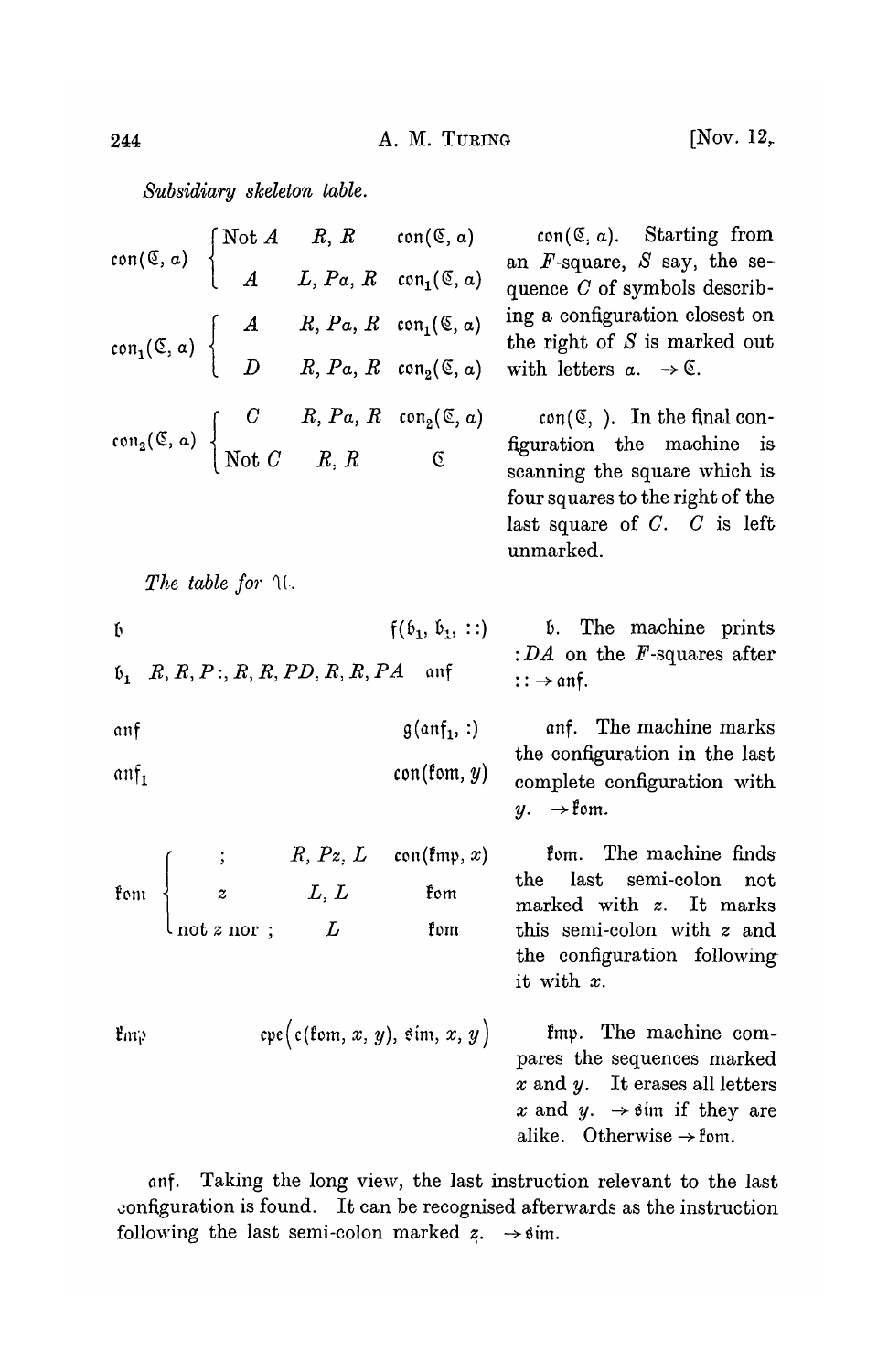Sim  $f'(\sin_1, \sin_1, z)$ sim. con ( $\mathfrak{eim}_{2}$ , ) *A* Sim 3  $\operatorname{not} A$   $R$ *,*  $Pu$ *,*  $R$ *,*  $R$ *,*  $I$ Sim **2** not *A L,* e(mB, *Py A*  $, f$ Sim **3** *L,Py, •mt*  $g(m\ell, :)$ *L, L, L, L*  $\mathfrak{m}\mathfrak{k}_{2}$ *A* , Px, L,  $L$ , *C D R, Px, L, L, L* m $f_3$  $\quad \text{not} \, : \quad R, \, Pv, \, L, \, L, \, L \quad \mathfrak{mf}_3$  $\mathfrak{m} \mathfrak{k}_3$ :  $m\ddot{f}_4$  $con(\mathfrak{l}(\mathfrak{l}(\mathfrak{m}\mathfrak{k}_5)),))$  $m\mathfrak{k}_4$ [Any  $\mathfrak{m}\mathfrak{k}_{\mathfrak{s}}$ *mh* [ None **P:** sh *L, L, L*  $65<sub>1</sub>$  $\mathfrak{sh}_2$ **?,** *R, R, R* **•R, 22** inst,  $0, :$  $\mathfrak{sb}_5$   $\left\{\begin{array}{c} C \\ \text{not } C \end{array}\right\}$ inst<br>pe<sub>2</sub>(inst, 1, :)

sim. The machine marks out the instructions. That part of the instructions which refers to operations to be carried out is marked with *u,* and the final mconfiguration with *y.* The letters *z* are erased.

*mi.* The last complete configuration is marked out into four sections. The configuraration is left unmarked. The symbol directly preceding it is marked with *x.* The remainder of the complete configuration is divided into two parts, of which the first is marked with *v* and the last with *w.* A colon is printed after the whole.  $\rightarrow$  \$6.

 $f(\mathfrak{sh}_1, \mathfrak{inst}, u)$  sh. The instructions (marked *u)* are examined. If it is found that they involve "Print 0" or "Print 1", then 0: or 1: is printed at the end.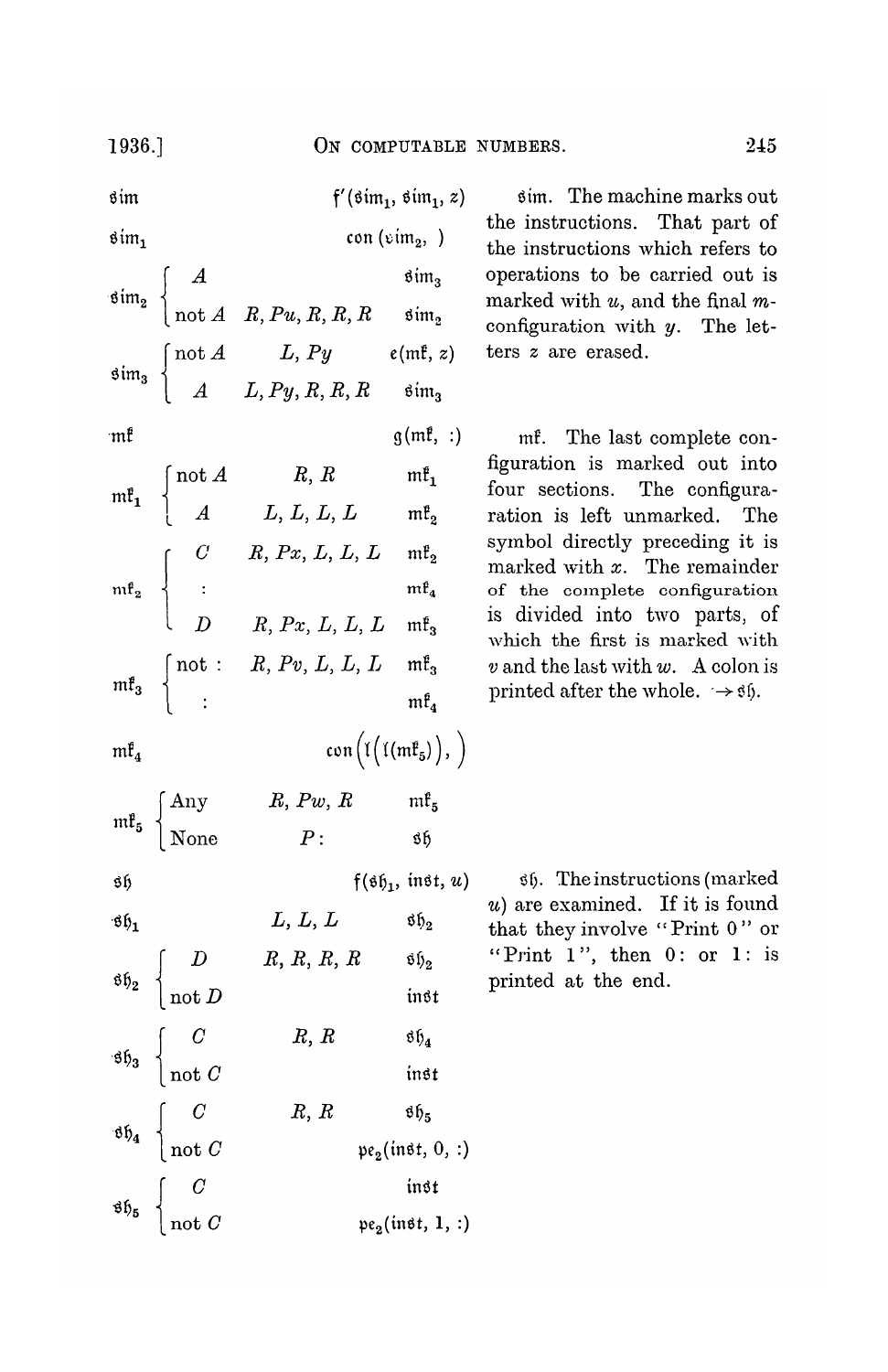inst.  $\text{ind}_{1}(L)$  ce<sub>5</sub>(ov, v, y, x, u, w)

- $\text{ind } f_1(R)$  ce<sub>5</sub>(ov, *v*, *x*, *u*, *y*, *w*)
- $\text{int}_{1}(N)$  ec<sub>5</sub>(ov, *v*, *x*, *y*, *u*, *w*)

 $\cos$  c(anf)

inst  $g(f(int_1), u)$  inst. The next complete configuration is written down,.  $a$   $R, E$  inst<sub>1</sub>(a) carrying out the marked instructions. The letters  $u, v, w, x, y$ are erased.  $\rightarrow$  anf.

# 8. *Application of the diagonal process.*

It may be thought that arguments which prove that the real numbers are not enumerable would also prove that the computable numbers and sequences cannot be enumerable\*. It might, for instance, be thought that the limit of a sequence of computable numbers must be computable. This is clearly only true if the sequence of computable numbers is defined by some rule.

Or we might apply the diagonal process. "If the computable sequences are enumerable, let  $a_n$  be the *n*-th computable sequence, and let  $\phi_n(m)$  be the *m*-th figure in  $a_n$ . Let  $\beta$  be the sequence with  $1-\phi_n(n)$  as its *n*-th. figure. Since  $\beta$  is computable, there exists a number  $K$  such that  $1-\phi_n(n) = \phi_K(n)$  all *n*. Putting  $n = K$ , we have  $1 = 2\phi_K(K)$ , *i.e.* 1 is even. This is impossible. The computable sequences are therefore not enumerable".

The fallacy in this argument lies in the assumption that  $\beta$  is computable. It would be true if we could enumerate the computable sequences by finite means, but the problem of enumerating computable sequences is equivalent to the problem of finding out whether a given number is the D.N of a circle-free machine, and we have no general process for doing this in a finite number of steps. In fact, by applying the diagonal process argument correctly, we can show that there cannot be any such general process.

The simplest and most direct proof of this is by showing that, if this general process exists, then there is a machine which computes  $\beta$ . This proof, although perfectly sound, has the disadvantage that it may leave the reader with a feeling that "there must be something wrong". The proof which I shall give has not this disadvantage, and gives a certain insight into the significance of the idea "circle-free". It depends not on constructing  $\beta$ , but on constructing  $\beta'$ , whose *n*-th figure is  $\phi_n(n)$ .

*<sup>\*</sup> Cf.* Hobson, *Theory of functions of a real variable* (2nd ed., 1921), 87, 88.